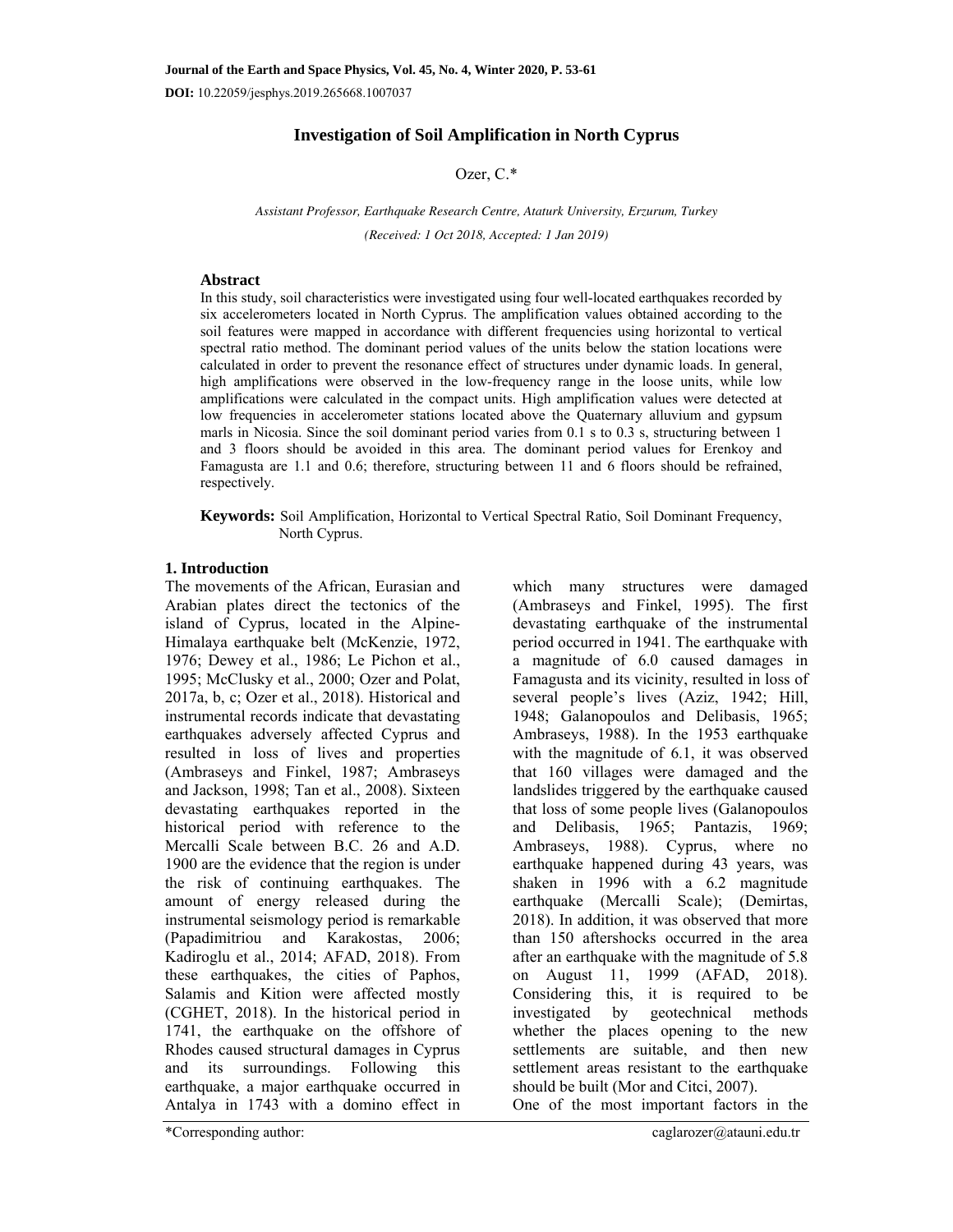devastation of earthquakes is the soil amplification. The best example of this situation is that the structures with similar structure quality in the same settlement places differ in their extent of damage due to the soil conditions (Yalcinkaya and Alptekin, 2003; Yalcinkaya, 2005; Yalcinkaya and Alptekin, 2005; Gok et al., 2012). This situation necessitates the earth scientists to examine the local soil features and learn the behavior at the moment of the earthquake. As a result of the studies, the earth scientists realized that the soil was like a strainer and absorbed the earthquake waves in some while it increased frequencies some frequencies (Yalcinkaya and Alptekin, 2003; Yalcinkaya, 2005; Yalcinkaya and Alptekin, 2005). Local soil effects should be achieved using real earthquake records. However, it is also possible to determine the soil conditions in a realistic and practical way using noise recordings (Pamuk et al., 2017a, b; Pamuk et al., 2018a, b, c). The most important reason for this is that the earthquake is the best source for analyzing these dynamic behaviors. The outstanding aspect of this study is the usage of earthquake records. In this study, Horizontal to Vertical Spectral

Ratio (HVSR) method (Nakamura, 1989; Lermo and Chavez, 1993) were used in order to determine the soil characteristics of accelerometer station locations using four earthquake recordings in North Cyprus.

#### 2. Tectonic and Geology

With the African Plate to the south, the Eurasian plate to the north and the Arabian plate to the east, Cyprus is tectonically located in a very active area. The relative separation, collision and parallel movements of these three main plates since the Mesozoic period have caused many geological events in the area. The beginning part of these events is the formation of Cyprus, the Hellenic arc, the Aegean Graben System, the Anatolian Micro plate, the North Anatolian Fault Zone, the East Anatolian Fault Zone, and the Dead Sea Transform Faults. It is possible to observe many Ophiolites in the Eastern Mediterranean, and Troodos Ophiolites are among the best-preserved examples. In the Cyprus Island, it is possible to observe these Ophiolites that occurred on the boundaries of the convergent plate and derived from the oceanic crust (Pantazis, 1969; CGHET, 2018; MOA, 2018).



Figure 1. Distribution of selected earthquakes (red circles) and accelerometer stations (blue triangles) in North Cyprus to study the local soil effect. The numbers indicate the earthquake numbers in Table 1.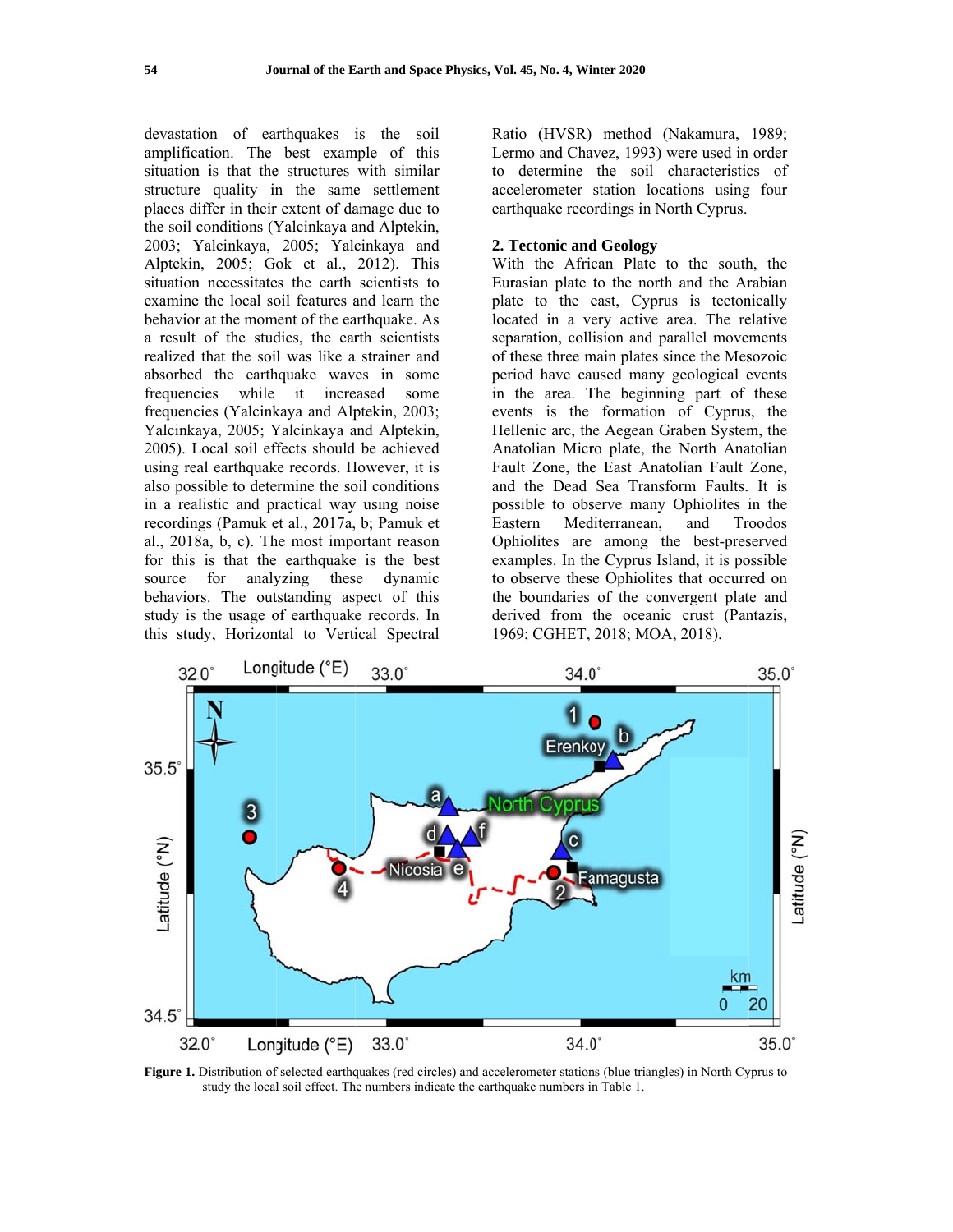There are four main geological zones in Cyprus. These zones from North to South are the Keryneia Terrane, the Circum Troodos Sedimentary Succession, the Troodos Ophiolite complex and the Mamonia Terrane. In the North of Cyprus that is the study area, there are the Keryneia Terrane (KT) and the Circum Troodos Sedimentary Succession (CTSS) zones. The KT constitutes a steep mountain chain from the plains with altitudes ranging from 800 to 1024 meters. The KT consists of complex sedimentary units and a limited number of metamorphic-magmatic rocks from Permian to the present. The allochthonous formations, known as the Kythrea formations inside the KT, are pushed southward along the younger autochtonous sea sediments. The Kalogrea-Ardana Flysch unconformably overlies on Kythrea formation, which is presented by a series of Miocene sandstones, siltstones and marls on both sides of the Pentadaktylos Mountain Range. The autochthonous sedimentary units cover the Keryneia Terrane and Troodos

Terrane areas. The volcaniclastics, melanges, marls, cherts and limestones are the examples of them. The Lefkara formation is presented by the yellowish colored marls and pebbles. The Kalavasos formation consists of gypsum marls. A new period of sedimentation occurred with the re-bounding of the Atlantic Ocean and the Mediterranean Sea. The Nicosia formation containing sandstones and marls was first subsided. The Fanglomerate formation formed during the glacial period consists of crumbs, sand and clastic sedimentaries (CGHET, 2018; MOA, 2018)  $(Fig. 2)$ .

#### 3. Data and Method

Four earthquakes recorded by six accelerometers were used in order to understand the soil characteristics of the stations located in North Cyprus. The magnitudes of the selected earthquakes are larger than 3.0 and their depth varies between 25 km and 46 km (Table 1). All accelerometers consist of CMG-5TDs.



Figure 2. Simplified geological map of North Cyprus (Pantazis, 1969; CGHET, 2018; MOA, 2018). The seismic stations used in this study are represented by blue triangles.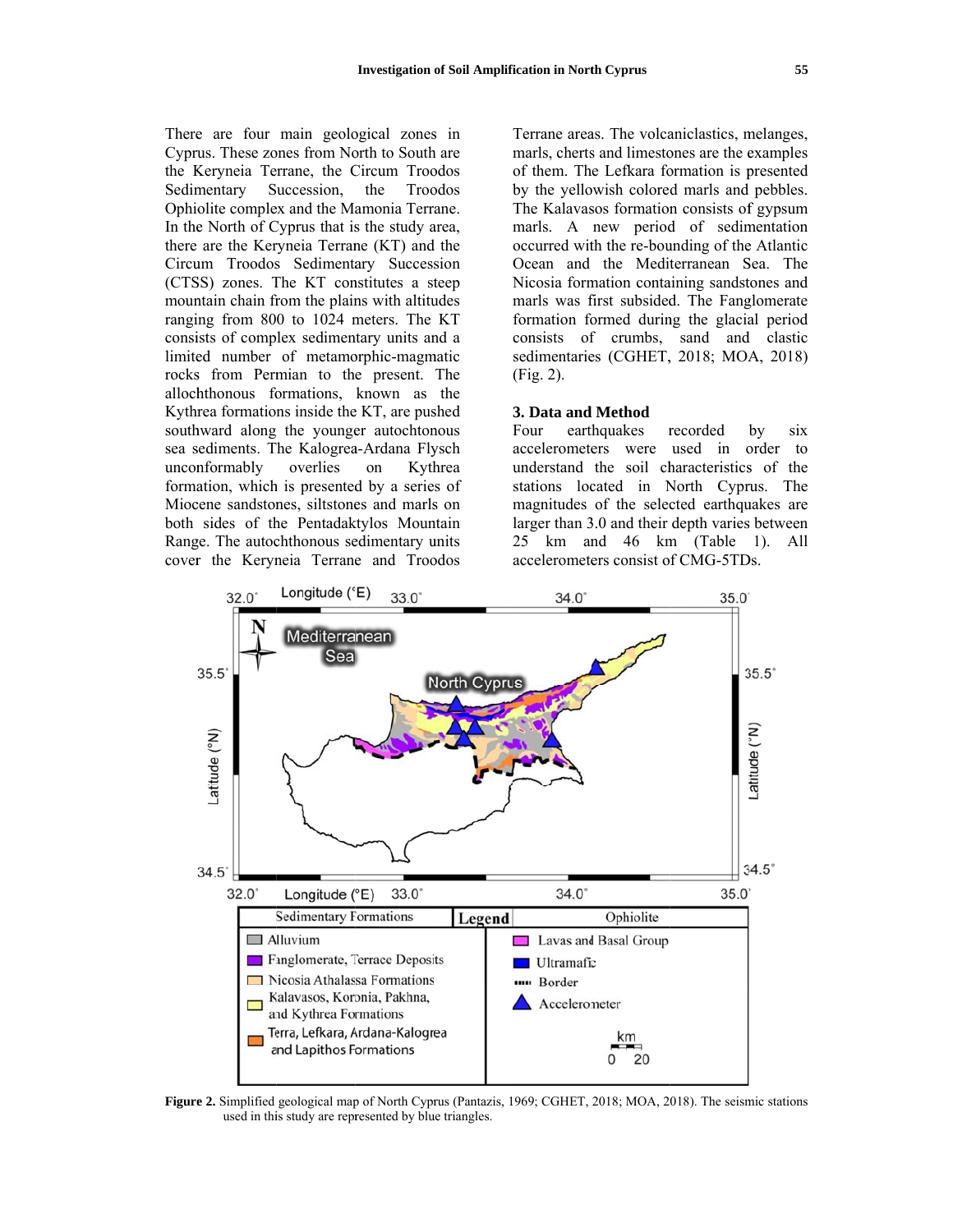Soil amplifications and dominant frequencies were determined at the station locations with the horizontal to vertical spectral ratio (HVSR) method (Nakamura, 1989; Lermo and Chavez-Garcia, 1993). The earthquake records were digitized with 0.01 sec intervals. Two seconds before and 8 seconds after the earthquake were used while the earthquake records were being windowed. The trend of data was removed and a 10% operator cosine filter was used to minimize the Gibbs effect. Quality factor was determined as 40 with the algorithm of Konno and Ohmachi (1998). The data was transformed from time to frequency with the Fast Fourier Transform. These steps were performed by using GEOPSY software (Sesame, 2004). The main principle on which HVSR method is based, leans on the assumption that local soil effects are not observed in the seismic records of the vertical component as opposed to the horizontal component. For this reason, it is thought that the ratio of the horizontal component to the vertical component gives information about the soil properties. The soil dominant frequency and the soil amplification values of the areas representing the soil features under the stations used with this method can be calculated easily.

The determination of soil dominant frequencies (f) is very important in terms of calculating the resonance effect. The resonance is the condition that the natural period of the soil (T) is the same as the planned construction. In such a case, the vibration value of the structure under dynamic loads reaches to a maximum value, and a destructive force is applied to the structure. This forces the structure to ruin. In the design of the structure, the period values of the floor and the structure must be calculated meticulously and these values

should not be allowed to overlap (Ates, 2016). Many empirical correlations have been developed for the calculation of the resonance state. Basically, resonance can be calculated using relation (1) and (2) for the period calculation according to the number of layers (N) (Hays, 1986).

$$
T=1/f
$$
 (1)

$$
N=10\times T\tag{2}
$$

# **4. Results**

The HVSR results of six seismic stations in the study area are presented in Figure 3. Frequencies greater than 0.5 Hz have been taken into consideration since the accelerometer stations do not produce successful results at frequencies less than 0.5 Hz. In the NEHRP (Rodriguez et al., 2001) and JRA (Zhao et al., 2006) generated from the soil classification tables by using earthquake data, the calculations were completed at 10 Hz, since the frequencies greater than 10 Hz were considered as Aclass rock ground (Rodriguez et al., 2001; Zhao et al., 2006; Gok et al., 2012). In the general evaluation of the HVSR curves, it is observed that the soil dominant frequency in North Cyprus acceleration station locations varies between 0.75 Hz and 1.50 Hz, and the soil amplification values vary from 2 to 3. The soil dominant frequency and amplification values in station-a located above the fanglomerate unit consisting of clastic deposits such as gravel, sand and silt were calculated as 0.90 Hz and 1.5, respectively. The soil dominant frequency and amplification values in station b located above the Nicosia formation consisting of sandstones and marls were calculated as 0.90 Hz and 1.4. There is a similar image in the curves obtained at stations c and e on the alluvium.

**Table 1.** Parameters of selected earthquakes.

| <b>Earthquake</b><br><b>Number</b> | Longitude $(°)$ | Latitude $(°)$ | Depth (km) | <b>Magnitude</b> |
|------------------------------------|-----------------|----------------|------------|------------------|
|                                    | 33.8650         | 35.0866        | 46.59      | 3.0              |
|                                    | 32.6675         | 35.1320        | 25.13      | 3.0              |
|                                    | 33.8685         | 34.8861        | 43.43      | 3.7              |
|                                    | 32.2910         | 35.2295        | 37.64      | 3.5              |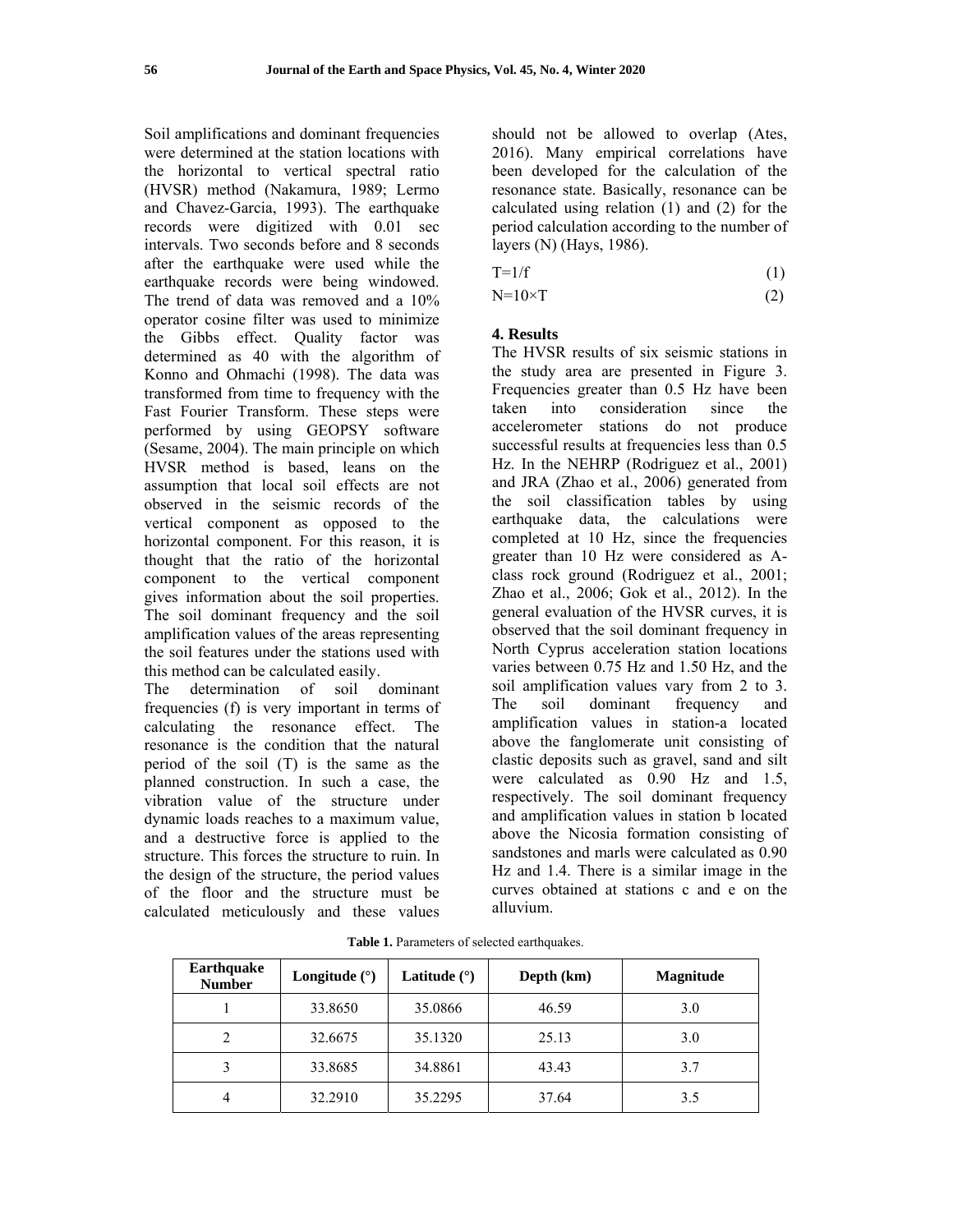The soil dominant frequencies at stations c and e were computed as 1.75 Hz and 3 Hz; the soil amplification values were reckoned and 2.25, respectively. as 2.5 The amplification values at stations d and f consisting of gypsum marls were observed as a rising curve gradually. The soil dominant frequencies of these stations were calculated as 8.5 Hz and 7.0 Hz; the amplification values were figured out as 2.5 and 1.6, respectively. Increases in the amplitude of amplification towards high the soil frequencies were observed in stations d and F, which were located in a more compact unit than other stations. The highest amplification values observed in low frequencies were observed in station c and d locations above the alluvium sediments.



Figure 3. Amplification functions obtained by HVSR method of the accelerometer stations set up on station A, B, C, D, E and F. Each different color curve represents the amplification functions of different earthquakes.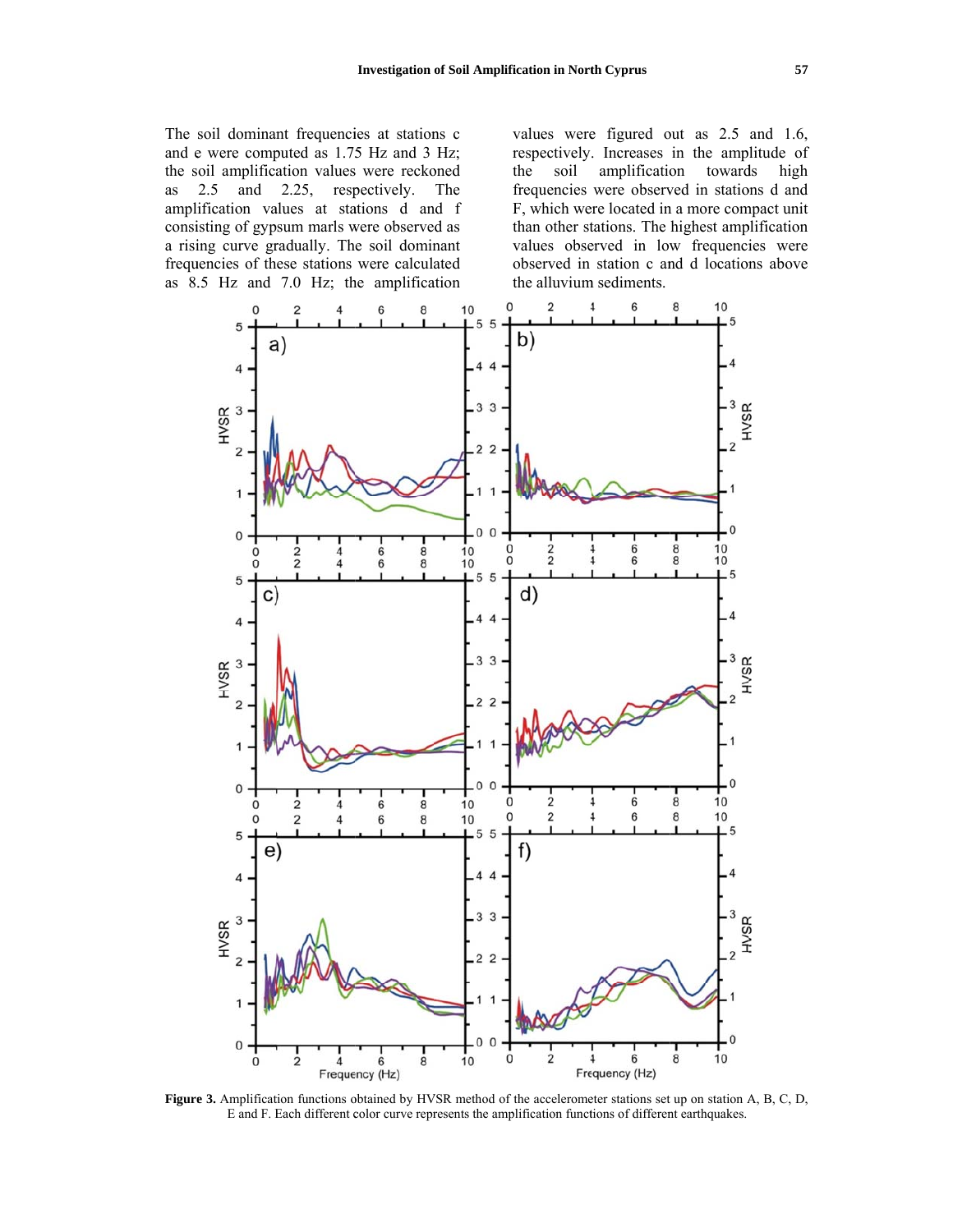The amplification values calculated by HVSR method for six stations were mapped for different frequencies (Figure 4). It was observed that the soil amplification values at 0.5 Hz varied from 1 to 2. At 2.5 Hz, it can be interpreted that the amplification values in Nicosia and its surroundings have increased relatively. In the examination of soil amplification values at high frequencies, it is observed that there is a decrease in the amplification values from Nicosia to Erenkoy at 5 Hz and 10 Hz.

### 5. Conclusions

In this study, conducted for the purpose of determining the soil amplification and dominant frequency properties of the settlement area of North Cyprus, it was observed that the amplification values around Nicosia were relatively high. The most important reason for this situation is that the city is mostly built on loose units. However, soil amplifications at low frequencies are not to be feared in terms of seismic risk. In general, high amplifications were observed in

the low-frequency range in the loose units, while low amplifications were calculated in the compact units. In order to reduce earthquake damages and losses, the amplification values determined at low frequencies are especially important in Nicosia and its surroundings. The soil dominant periods should be taken into account in order to prevent the resonance effect of the structures under dynamic loads in the settlement area. In general, since the soil dominant frequency varies from 3.0 Hz to 7.0 Hz  $(T=0.1-0.3 \text{ s})$  in Nicosia and its surroundings, structuring between 1 and 3 floors should be avoided. The soil dominant period produced for Erenkoy is 1.1 s, this value indicates roughly that 11 floors structuring should not be allowed in the area. The soil dominant frequency for Famagusta is 1.75 Hz  $(T=0.6)$  and 6 floors structuring should be prevented. In order to increase the accuracy and sensitivity of these results, the analysis of the earthquakes will be carried on with more earthquakes at an appropriate number and quality in the future.



Figure 4. HVSR amplification values according to different frequencies.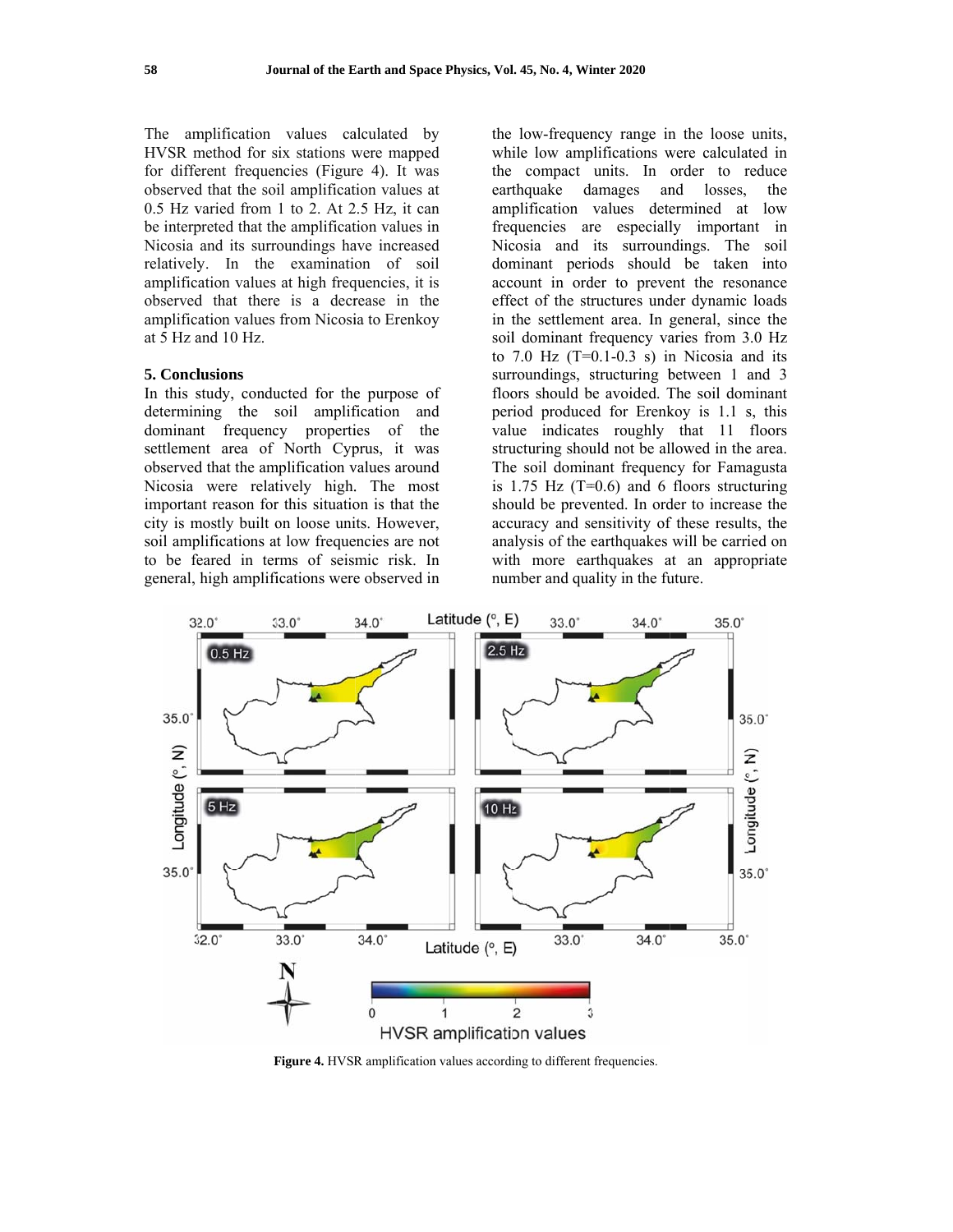#### **Acknowledgements**

The data is provided by the Earthquake Department of the Disaster and Emergency Management Authority (AFAD). The GEOPSY code is used to calculate the soil amplification. All images are created using GMT (Wessel et al., 1998). The geology of Northern Cyprus was created using the Geological Survey Department of Cyprus website (MOA, 2018). Calculations were conducted in the Seismological Laboratory belongs to the Ataturk University, Erzurum. Author thank to English interpreter Hamza Bozkurt for editing the manuscript.

### **References**

- AFAD, 2018, Republic of Turkey Prime Ministry Disaster and Emergency Management Authority Presidential of Earthquake Department, https://deprem. afad.gov.tr, (last accessed July 2018).
- Ambraseys, N. N. and Finkel, C. F., 1987, Seismicity of Turkey and neighboring regions 1899-1915. Annales Geophysicale, 5B, 701-726.
- Ambraseys, N. N., 1988, Engineering Seismology: Part I. Earthquake Engineering and Structural Dynamics, 17, 1-105.
- Ambraseys, N. N., 1988, Engineering seismology: Part II. Earthquake Engineering and Structural Dynamics, 17(1).
- Ambraseys, N. N. and Jackson, J. A., 1998, Faulting Associated with Historical and Recent Earthquakes in the Eastern Mediterranean Region. Geophysical Journal International, 133, 390-406.
- Ambraseys, N. N. and Finkel, C., 1995, The Seismicity of Turkey and adjacent areas. A Historical Review, 1500-1800. Earthquake Engineering and Structural Dynamics, 25(6), 645.
- Ateş, A., 2016, 1999 Investigations of Soil Structure Resonance Overlapping and Structural Hazard Relations in Duzce City due to 1999 Duzce Earthquake. Duzce Universitesi Bilim ve Teknoloji Dergisi, 4, 911-925.
- Aziz, A., 1942, Luminous phenomena accompanying the Cyprus earthquake, January 20, 1941. Nature, 149, 640.
- CGHET, 2018, Cyprus Geological Heritage Educational Tool,

http://www.cyprusgeology.org, (last accessed July 2018).

- Demirtas, R., 2018, Helenik-Kıbrıs Yay Sistemi Diri Fayları, Paleosismolojik Çalışmalar ve Gelecek Deprem Potansiyelleri, https://www.academia.edu, (last accessed July 2018).
- Dewey, J. F., Hempton, M. R., Kidd, W.S.F., Saroglu, F. and Sengor, A.M.C., 1986, Shortening of continental lithoshpere: The neo-tectonics of eastern Anatolia-a young collision zone, in Coward, M.P., Reis, A. C. (Eds.). Collision Tectonics, Geological Society, London, 3-36.
- Galanopoulos, G. A. and Delibasis, N., 1965, The seismic Activity in Cyprus Area, Notes of the Academy of Athens, Athens.
- Gok, E., Kececioglu, M., Ceken, U. and Polat, O., 2012, IzmirNET Istasyonlarinda Standart Spektral Oran Yontemi Kullanilarak Zemin Transfer Fonksiyonlarinin Hesaplanmasi. DEU Muhendislik Bilimleri Dergisi, 14(41), 1- 11.
- Hays, W. W., 1986, Site amplification of earthquake ground motion. Proceedings of the Third U.S. National Conference on Earthquake Engineering, 1, 357-368.
- Hill, G., 1948, A History of Cyprus, vol. 2: The Frankish Period, 1192-1432, Cambridge.
- Kadirioglu, F. T., Kartal, R. F., Kilic, T., Kalafat, D., Duman, T. Y., Ozalp, S. and Emre, O., 2014, An Improved Earthquake Catalogue (M 4.0) For Turkey And Near Surrounding (1900-2012). 2nd European Conference on Earthquake Engineering and Seismology, 25-29 Aug., 411-422.
- Konno, K. and Ohmachi, T., 1998, Groundmotion Characteristics Estimated from Spectral Ratio between Horizontal and Vertical Components of Microtremor. Bulletin of the Seismological Society of America, 88(1), 228-241.
- Le Pichon, X., Chamot-Rooke, N. and Lallemant, S., 1995, Geodetic determination of the kinematics of central Greece with respect to Europe: Implications for eastern Mediterranean tectonics. Journal of Geophysical Research, 100, 12675-12690.
- Lermo J. and Chavez G. F. J., 1993, Site Effect Evaluation Using Spectral Ratios with Only One Station. Bulletin of the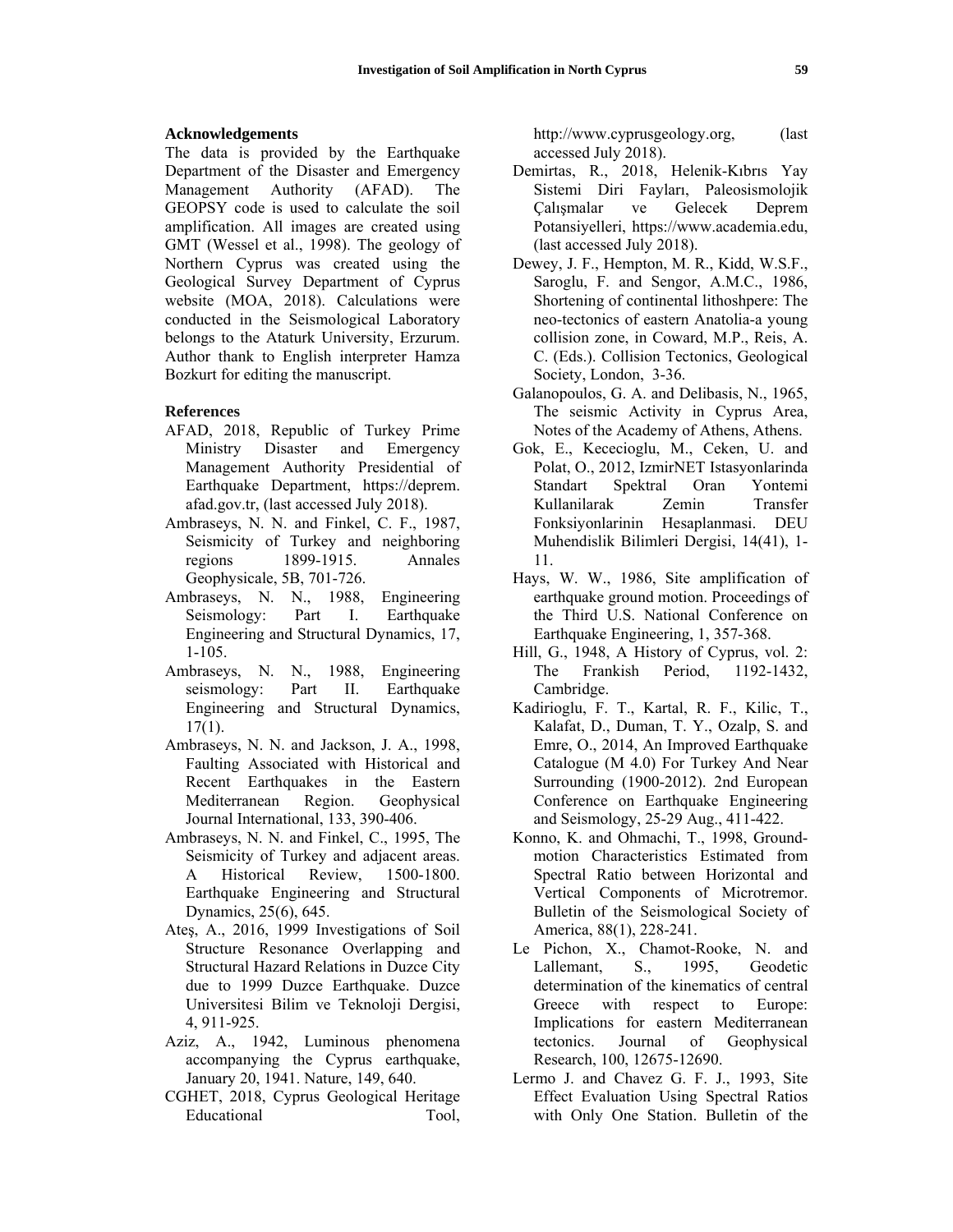Seismological Society of America, 83, 1574-1594.

- McClusky, S., Balassanian, S., Barka, A., Demir, C., Ergintav, S., Georgiev, I., Gurkan, O., Hamburger, M., Hurst, K. and Kahle, H., 2000, Global Positioning System constraints on plate kinematics and dynamics in the eastern Mediterranean and Caucasus. Journal of Geophysical Research, 105, 5695-5719.
- McKenzie, D., 1972, Active tectonics of the Mediterranean Region. Geophysical Journal International, 30, 109-185.
- McKenzie, D., 1976, The east Anatolian fault: a major structure in eastern Turkey. Earth and Planetary Science Letters, 29, 189-193.
- MOA, 2018, Geological Survey Department of Cyprus, http://www.moa.gov.cy, (last accessed July 2018).
- Mor, A. and Citci, M. D., 2007, KKTC'de kentleşme, Dogu Cografya Dergisi, 12(18), 225-245.
- Nakamura, Y., 1989, A Method for Dynamic Characteristics Estimation of Subsurface using Microtremor on the Ground Surface. Quarterly Report of Railway Technology Research Institute, 30, 25-33.
- Ozer, C. and Polat, O., 2017a, Determination of 1-D (One-Dimensional) seismic velocity structure of Izmir and surroundings. DEU Journal of Science and Engineering, 19, 147-168.
- Ozer, C. and Polat, O., 2017b, Local earthquake tomography of Izmir geothermal area, Aegean region of Turkey. Bollettino di Geofisica Teorica ed Applicata, 58(1), 17-42.
- Ozer, C. and Polat, O., 2017c, 3-D crustal velocity structure of Izmir and surroundings. Journal of the Faculty of Engineering and Architecture of Gazi University, 32(3), 733-747.
- Ozer, C., Gok, E. and Polat, O., 2018, Three-Dimensional Seismic Velocity Structure of the Aegean Region of Turkey from Local Earthquake Tomography. Annals of Geophysics, 61(1), 1-21.
- Pamuk, E., Ozdag, O. C. and Akgun, M., 2018, Soil characterization of Bornova Plain (Izmir, Turkey) and its surroundings using a combined survey of MASW and ReMi methods and Nakamura's (HVSR) technique. Bulletin of Engineering

Geology and the Environment, 1-13.

- Pamuk, E., Ozdag, O. C., Tuncel, A., Ozyalin, S. and Akgun, M., 2018, Local site effects evaluation for Aliaga/Izmir using HVSR (Nakamura technique) and MASW methods. Natural Hazards, 90(2), 887-899.
- Pamuk, E., Gonenc, T., Ozdag, O. C. and Akgun, M., 2018, 3D Bedrock Structure of Bornova Plain and Its Surroundings (İzmir/Western Turkey). Pure and Applied Geophysics, 175(1), 325-340.
- Pamuk, E., Ozdag, O. C., Ozyalin, S. and Akgun, M., 2017, Soil characterization of Tinaztepe region (Izmir/Turkey) using surface wave methods and Nakamura (HVSR) technique. Earthquake Engineering and Engineering Vibration, 16(2), 447-458.
- Pamuk, E., Akgun, M., Ozdag, O. C. and Gonenc, T., 2017, 2-D soil and engineering-seismic bedrock modeling of eastern part of Izmir inner bay/Turkey. Journal of Applied Geophysics, 137, 104- 117.
- Pantazis, T. M., 1969, A revised bibliography of Cyprus geology. Bulletin of the Geological Survey Department of Cyprus, 2, 57-81.
- Papadimitriou, E. E. and Karakostas, V. G., 2006, Earthquake generation in Cyprus revealed by the evolving stress field. Tectonophysics, 423, 61-72.
- Rodriguez, M. A., Bray, J. D. and Abrahamson, N. A., 2001, An Empirical Geotechnical Seismic Site Response Procedure. Earthquake Spectra, 17(1), 65- 87.
- Sesame, 2004, Guidelines for the Implementation of the H/V Spectral Ratio Technique on Ambient Vibrations: Measurements, Processing and Interpretation, http://sesamefp5.obs.ujfgrenoble.fr/Delivrables/Del-D23.
- Tan, O., Tapırdamaz, M. C. and Yoruk, A., 2008, The Earthquake Catalogues for Turkey. Turkish Journal of Earth Sciences, 17, 405-418.
- Yalcinkaya, E. and Alptekin, O., 2003, Dinar'da Zemin Buyutmesi ve 1 Ekim 1995 Depreminde Gozlenen Hasarla Iliskisi, Yerbilimleri, 27, 1-13.
- Yalcinkaya, E., 2005, BYNET (Bursa-